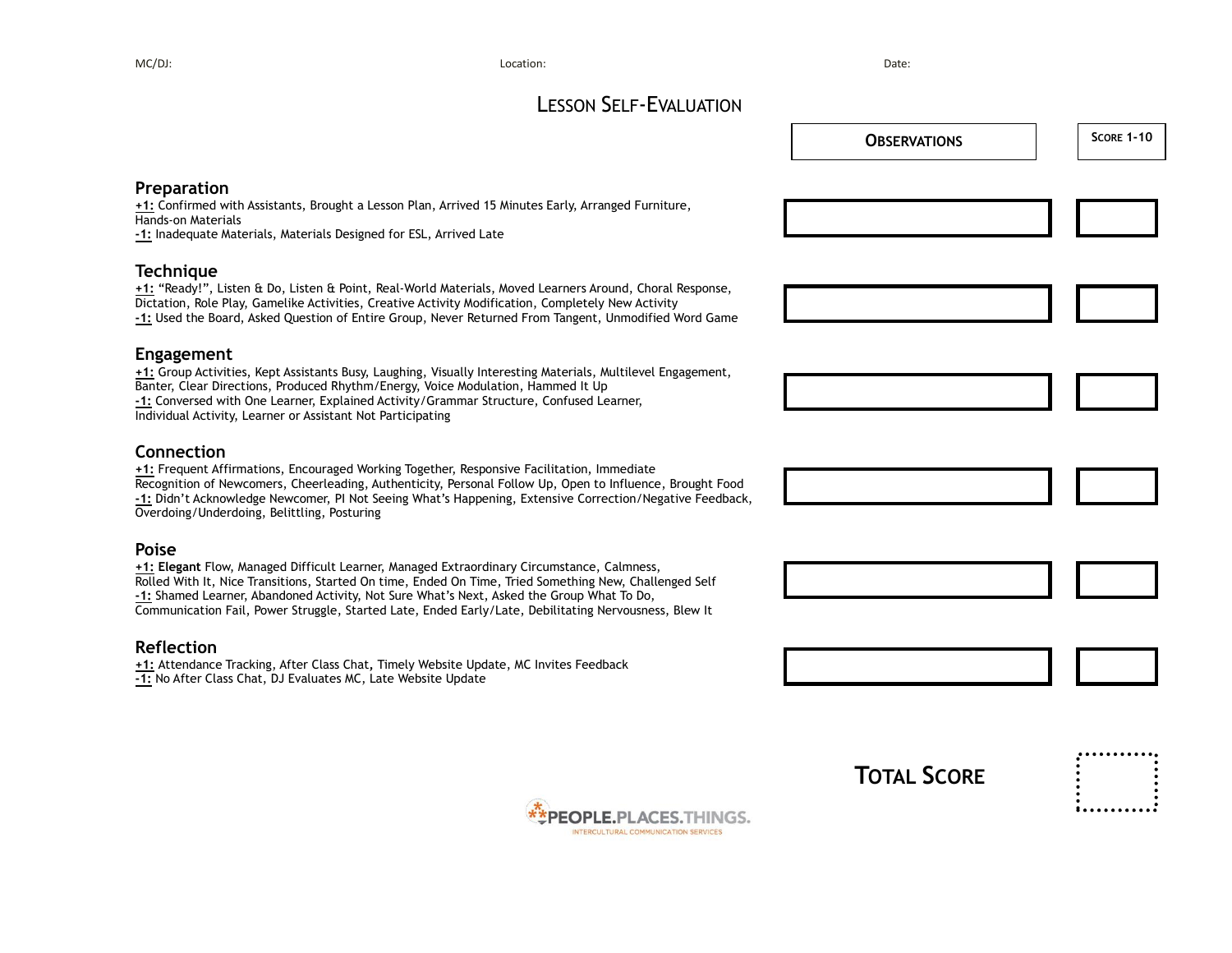MC/DJ: Location: Date:

## LESSON SELF-EVALUATION (NARRATIVE)

This self-evaluation tool is designed help you reflect on all aspects of your planning, technique, classroom management, and interpersonal skill.

On this scale, 1 equals the worst performance you are likely to ever have on a given scale – for example, on poinse, not only were you rude, but you also physically hurt someone – intentionally. This is not an exaggeration – every person who teaches more than 1000 classes will have some extraordinarily horrible days. 1/10 of 1% of your classes will be a 1 – and if we're lucky, you won't experience any of these with us!

2-3 is a poor class. You didn't prepare at all, and everything went wrong. You probably feel bad afterwards, and it may take a few days to get over it. You might decide it's not for you. About 10% of your classes will be 2-3.

4-5 is a fair class. You didn't perform as well as you usually do, and it went ok. About 40% of your classes will be 4-5. We don't have a middle number on the self-eval, so you need to choose: "was I a little under average, or a little over average?" No 5.5 – Did you cut corners?

6-7 is a good class. You did a little more than normal, or things went surprisingly well, or an activity that you'd been struggling with worked well. Perhaps a learner said – "You're a good teacher." Or you saw that someone definitely pushed themselves, and they're making progress. 40% of your classes will be in 6-7 range.

8-9 is an unusually good class. You really set up something amazing, planned really hard, pushed yourself in a way that you thought you couldn't do. Or, something spectacular happened – a major epiphany, you clearly changed someone's life, or someone's kids fell in love with you. About 10% of your classes will be 8-9.

10 equals the best performance you'll likely ever have. The president comes – and you rock it, winning a medal of honor. Think along the lines of you decide to fly your class on an all-expenses paid language learning tour of Southern California. A portal to the gumdrop dimension might open. 1/10 of 1 % of your classes will be a 10.